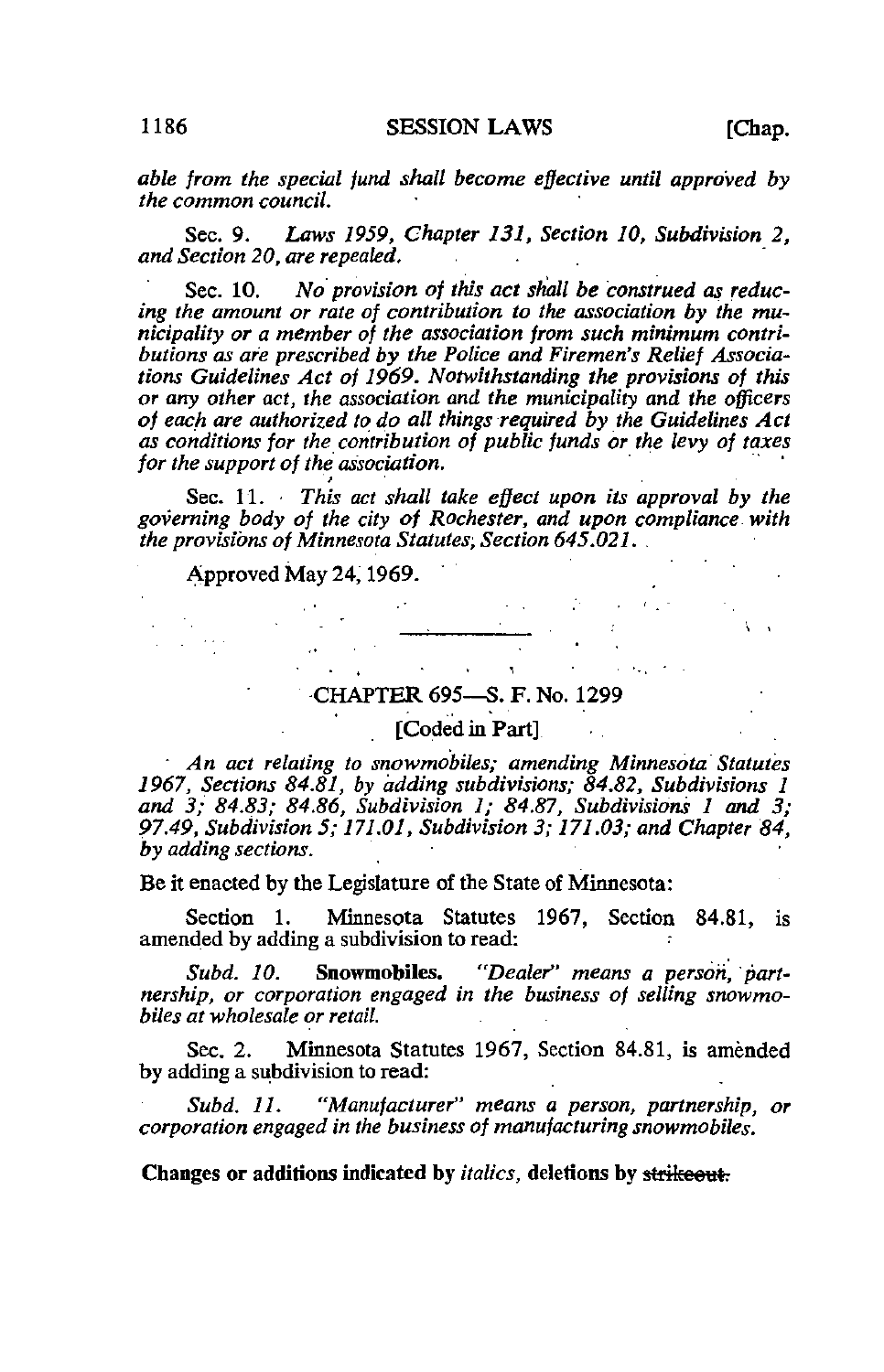Sec. 3. Minnesota Statutes 1967, Section 84.82, Subdivision 1, is amended to read:

84.82 Snowmobile registration. Subdivision 1. General requirements. Except as hereinafter provided, no person shall after Except as hereinafter provided, no person shall after September  $\frac{1}{2}$ ,  $\frac{1967}{2}$  June 30, 1969, operate any snowmobile upon any publie ewned easements; trails, accesses, lands, lakes, rivers or streams within the state unless such snowmobile has been registered in accordance with the provisions of <del>Laws 1967, Chapter 876</del> Minnesota Statutes, Sections 84.81 to 84.88.

Sec. 4. Minnesota Statutes 1967, Section 84.82, Subdivision 3, is amended to read:

Subd. 3. Fees for registration.  $(a)$  The fee for registration of each snowmobile, other than those registered by a dealer or manufacturer pursuant to clauses (b) or (c) of this subdivision, shall be as follows:  $(a)$  \$8 for three years; and \$1 for a  $(b)$  duplicate or transfer<del>. \$1</del>.

(b)' 'The total registration fee for all snowmobiles owned by a dealer and operated for demonstration or testing purposes shall be \$25 per year.

(c) The total registration fee for all snowmobiles owned by a manufacturer and operated for research, testing, experimentation, or demonstration purposes shall be \$100 per year. Dealer and manufacturer registrations are not transferable.

Sec. 5. Minnesota Statutes 1967, Section 84.83, is amended to read:

84.83. Disposition of receipts. Subdivision 4. Fees from registration of snowmobiles shall be deposited with the state treasurer to the credit of the general revenue fund.

Subd.  $2r$  There is hereby appropriated for the biennium beginning July 4, 1967, \$150,000 te the commissioner of conservation to be used for the administration of Laws 1967, Chapter 876 and for the premotion and development of recreational facilities for snowmobile users. Such moncy shall be appropriated from the general reve-<br>mue fund:

Sec. 6. Minnesota Statutes 1967, Section 84.86, Subdivision 1, is amended to read:

84.86 Rules and regulations. Subdivision 1. With a view of achieving maximum use of snowmobiles the commissioner of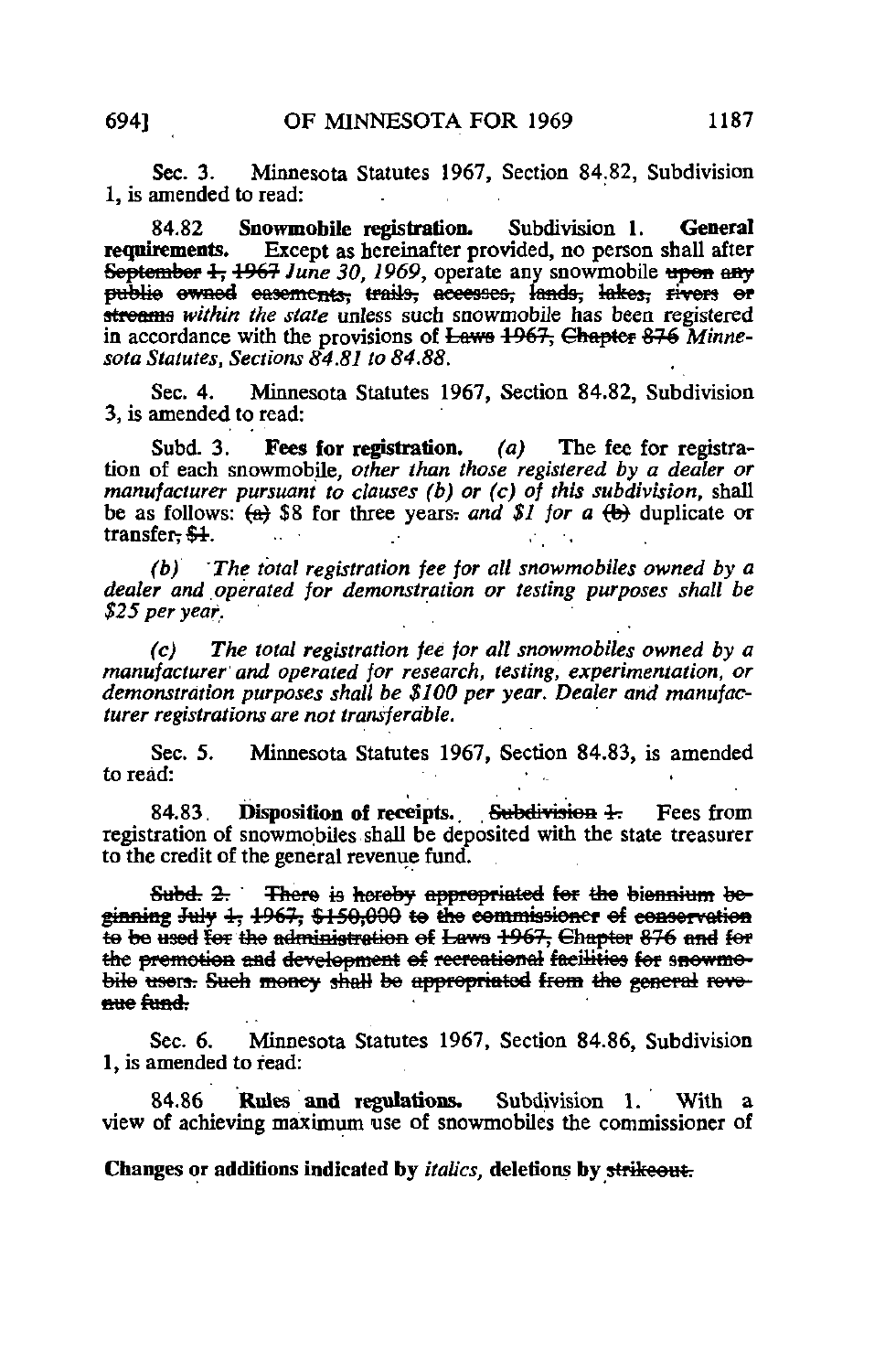1188 SESSION LAWS [Chap.

conservation shall.adopt rules and regulations in the manner provided by chapter 15, for the following purposes:

(1) Registration of snowmobiles and display of registration numbers.

(2) Use of snowmobiles insofar as game and fish resources are affected.

(3) Use of snowmobiles on public lands and waters under the jurisdiction of the commissioner of conservation.

(4) Uniform signs to be used by the state, counties, cities, villages, and boroughs, which are necessary or desirable to control, direct, or regulate the operation and use of snowmobiles.

(5) Specifications relating to snowmobile mufflers,

(6) A comprehensive snowmobile information and safety education and training program, including but not limited to the preparation and dissemination of snowmobile information and safety advice to the public, the training of snowmobile operators, and the issuance of snowmobile safety certificates to snowmobile operators who successfully complete the snowmobile safety education and training course. For the purpose of administering such program and to defray a portion of the expenses of training and certifying snowmobile operators, the commissioner shall collect a fee of not to exceed \$2 from each person who receives the training and shall deposit the fee in the general revenue fund and the amount thereof is appropriated annually to the commissioner of. conservation for the administration of such programs. The commissioner shall cooperate with private organizations and associations, private and public corporations, and local governmental units in furtherance of the program established under this clause. The commissioner shall consult with the commissioner of highways in regard to training program subject matter and performance testing that leads to the certification of snowmobile operators.

Sec. 7. Minnesota Statutes 1967, Section 84.87, Subdivision 1, is amended to read:

84.87 Operation; regulation by municipalities. Subdivision Operation on streets and highways. (a) No person shall 1. Operation on streets and highways. operate a snowmobile upon the roadway, shoulder, or inside bank or slope of any trunk  $\Theta$ , county state aid, or county highway in this state and, in the case of a divided trunk or county highway, on the right of way between the opposing lanes of traffic, except as provided in this act. No person shall operate a snowmobile within the right of way of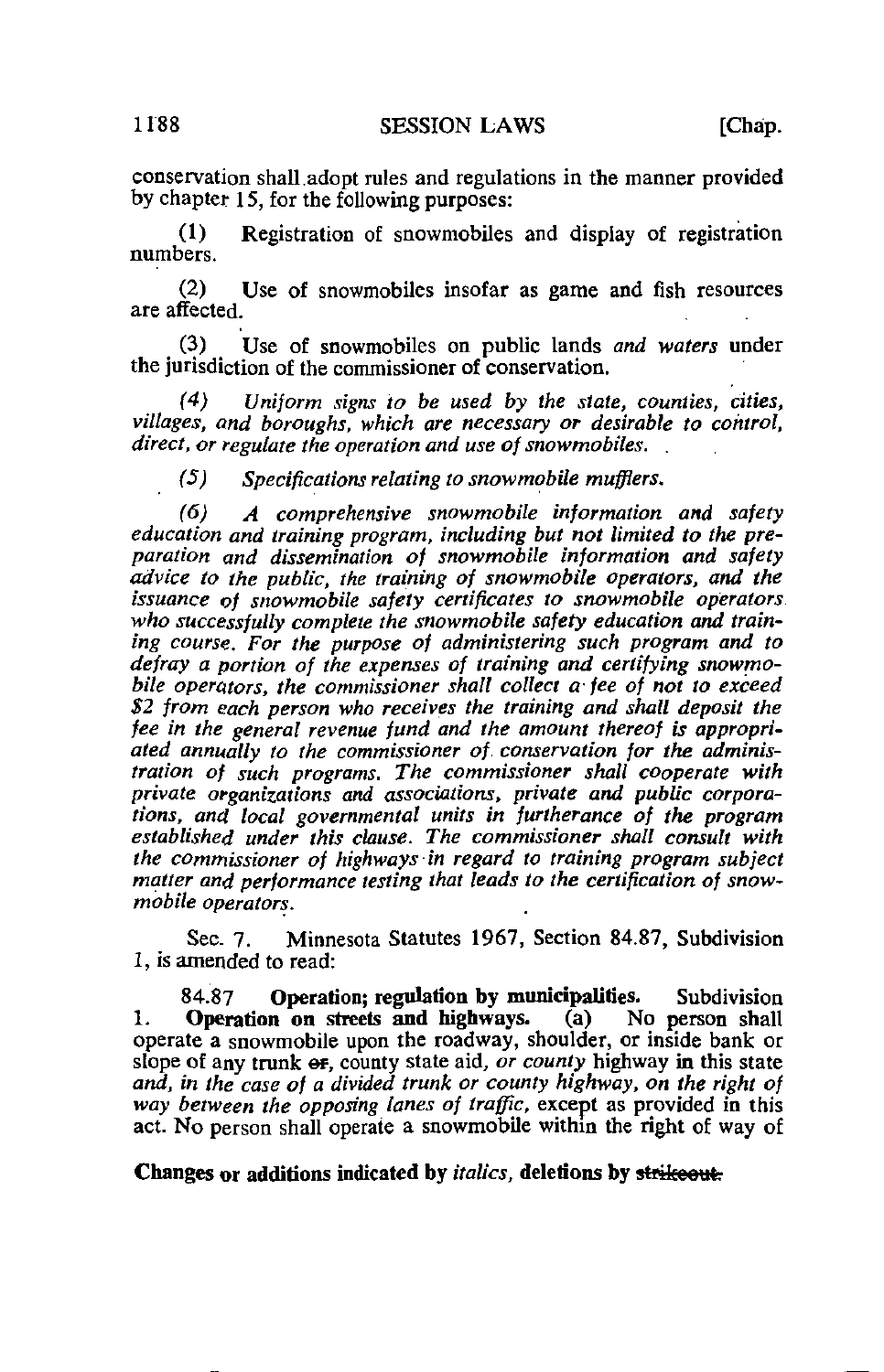any trunk  $er$ , county state aid, or county highway between the hours of one-half hour after sunset to one-half hour before sunrise, except on the right hand side of such right of way and in the same direction as the highway traffic on the nearest lane of the roadway adjacent thereto. No snowmobile shall be operated at any time within the right of way of any interstate highway or freeway within this state.

 $\cdot$  (b) A snowmobile may make a direct crossing of a street or highway *at any hour of the day* provided:

(1) The crossing is made at an angle of approximately 90 degrees to the direction of the highway and at a place where no obstruction prevents a quick and safe crossing; and

(2) The snowmobile is brought to a complete stop before crossing the shoulder or main traveled way of the highway; and

 $(3)$ The driver yields the right of way to all oncoming traffic which constitutes an immediate hazard; and

(4) In crossing a divided highway, the crossing is made only at an intersection of such highway with another public street or highway: *and* 

(5) If the crossing is made between the hours of one-half hour after sunset to one-half hour before sunrise or in conditions of reduced visibility, only if both front and rear lights are on.

(c) No snowmobile shall be operated upon a public street or highway unless it is equipped with at least one head lamp, and one tail lamp, each of minimum candlepower as prescribed by regulations of the commissioner, reflector material of a minimum area of 16 square inches mounted on each side forward of the handle bars, and with brakes each of which shall conform to standards prescribed by rule of the commissioner  $\epsilon$  highways pursuant to the authority vested in him by section 84.86, and each of which shall be subject to approval of the commissioner of highways.

(d) A snowmobile may be operated upon a public street or highway other than as provided by clause (b) in an emergency during the period of time when and at locations where snow upon the roadway renders travel by automobile impractical.

(e) All provisions of chapter 169 shall apply to the operation of snowmobiles upon streets and highways, except for those relating to required equipment, and except those which by their nature have no application.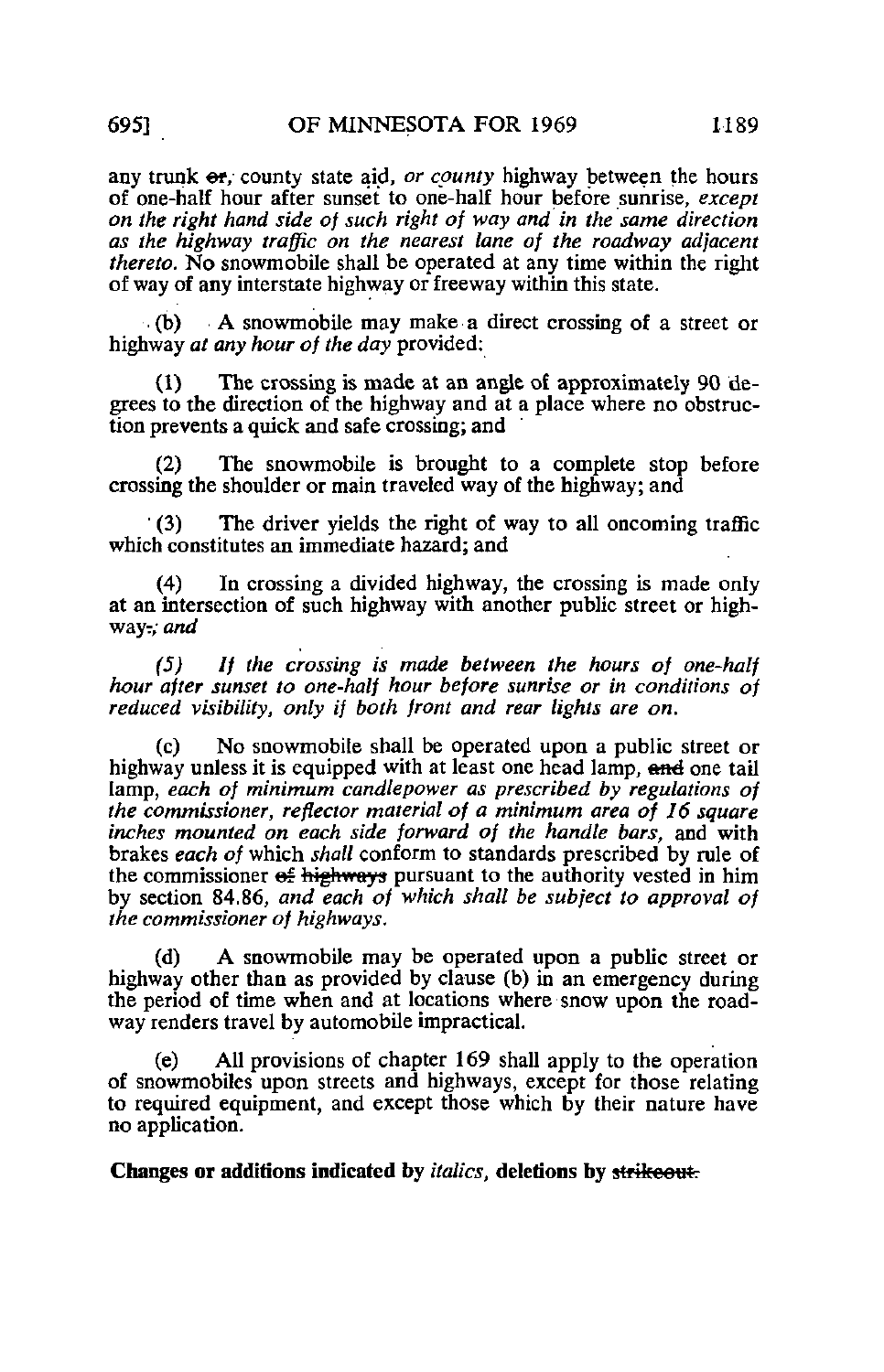Sec. 8. Minnesota Statutes 1967, Section 84.87, Subdivision 3, is amended to read:

Subd. 3. Regulations by political subdivisions. This section shall not supersede or limit the jurisdiction of municipalities and counties ever public lands and property under their jurisdiction and eentrel: Notwithstanding anything in this section to the contrary, a county board may by resolution permit the operation of snowmobiles upon the roadway, shoulder, or inside bank or slope of any county highway if safe operation in the ditch or outside bank or slope thereof is impossible, in which case the county board shall cause appropriate notice thereof to be given.

Any county, city, village or borough, or any town acting by its town board, may regulate the operation of snowmobiles on public lands, waters, and property under their jurisdiction and on streets and highways within their boundaries by resolution or ordinance of the governing body and by giving appropriate notice, provided such regulations are not inconsistent with the provisions of sections 84.81 to 84.88 inclusive and rules and regulations, promulgated thereunder. However, no such governmental unit may adopt an ordinance which (1) imposes a fee for the use of public land or water under the jurisdiction of either the commissioner of conservation or any other agency of the state, or for the use of any access thereto owned by the state, or a county, city, village, or borough; or (2) require a snowmobile operator to possess a motor vehicle driver's license while operating a snowmobile.

Sec. 9. Minnesota Statutes 1967, Chapter 84, is amended by adding a section to read:

[84.871] Mufflers. Except as provided in this section, every snowmobile shall be equipped at all times with a muffler in good working order which blends the exhaust noise into the overall snowmobile noise and is in constant operation to prevent excessive or unusual noise. The exhaust system shall not emit or produce a sharp popping or crackling sound. This section does not apply to organized races or similar competitive events held on (1) private lands, with the permission of the owner, lessee, or custodian of the land; (2) public lands and water under the jurisdiction of the commissioner of conservation, with the commissioner's permission; or (3) other public lands, with the consent of the public agency owning the land. No person shall have for sale, sell, or offer for sale on any new snowmobile any muffler that fails to comply with the specifications required by the rules and regulations of the commissioner after the effective date of the rules and regulations.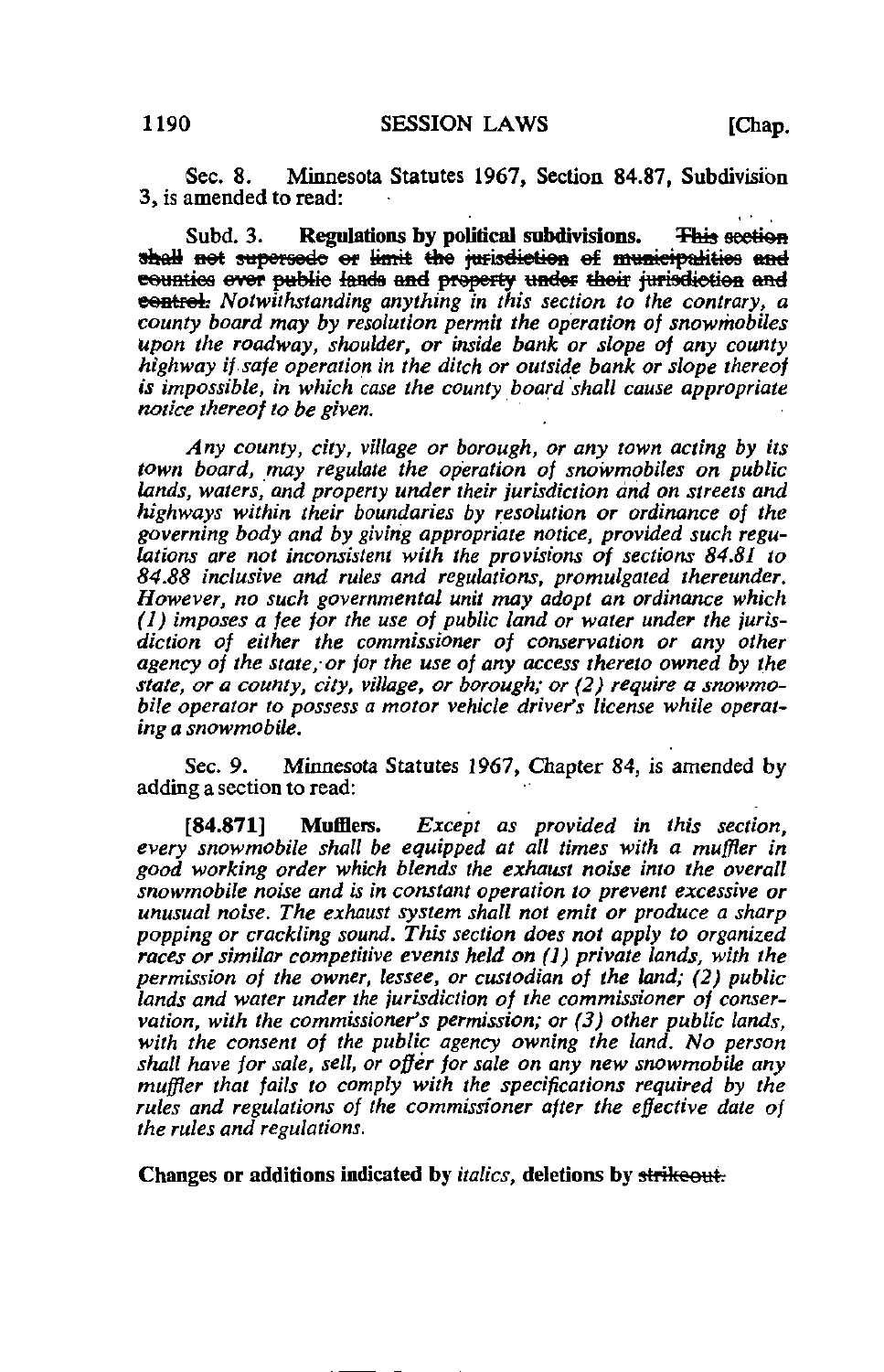Sec. 10. Minnesota Statutes 1967, Chapter 84, is amended by adding a section to read:

[84.872] Crossing of streets or highways by youthful snow-<br>ile operators; prohibitions. Notwithstanding anything in secmobile operators; prohibitions. tion 84.87 to the contrary, no person under 14 years of age shall make a direct crossing of a trunk, county state aid, or county highway as the operator of a snowmobile. A person 14 years of age or older, but less than 18 years of age, may make a direct crossing of a trunk, county state aid, or county highway only if he has in his immediate possession a valid snowmobile safety certificate issued by the commissioner.

It is unlawful for the owner of a snowmobile to permit the snowmobile to be operated contrary to the provisions of this section.

When the judge of a juvenile court, or any of its duly authorized agents, shall determine that any person, while less than 18 years of age, has violated the provisions of Minnesota Statutes, Sections 84.81 to 84.88, or any other state or local law or ordinance regulating the operation of snowmobiles, the judge, or duly authorized agent, shall immediately report such determination to the commissioner and may recommend the suspension of the person's snowmobile safety certificate. The commissioner is hereby authorized to suspend the certificate, without a hearing.

Sec. 11. Minnesota Statutes 1967, Section 97.49, Subdivision 5, is amended to read:

Subd. 5. All fines and forfeited bail collected in any prosecution under any provision of chapters 97 to 102, 348, sections 84.09 to 84.15, 84.81 to 84.88, and Laws 1939, Chapter 231, or any other law relating to wild animals or to wild rice or other aquatic vegetation shall be paid to the treasurer of the county where the prosecution was had. One half of such receipts .shall be transmitted by that officer to the commissioner, who shall pay the same into the state treasury to be credited to the game and fish fund. The remaining half shall be credited to the general revenue fund of the county, but the board of county commissioners of any county may, by resolution, direct the payment of all such funds to the state, and where such county action has been taken, the cost of keeping and maintaining prisoners for violating any such law shall be reimbursed to the county from the game and fish fund upon monthly itemized statements certified by the county auditor to the commissioner.

Sec. 12. Minnesota Statutes 1967, Section 171.01, Subdivision 3, is amended to read: